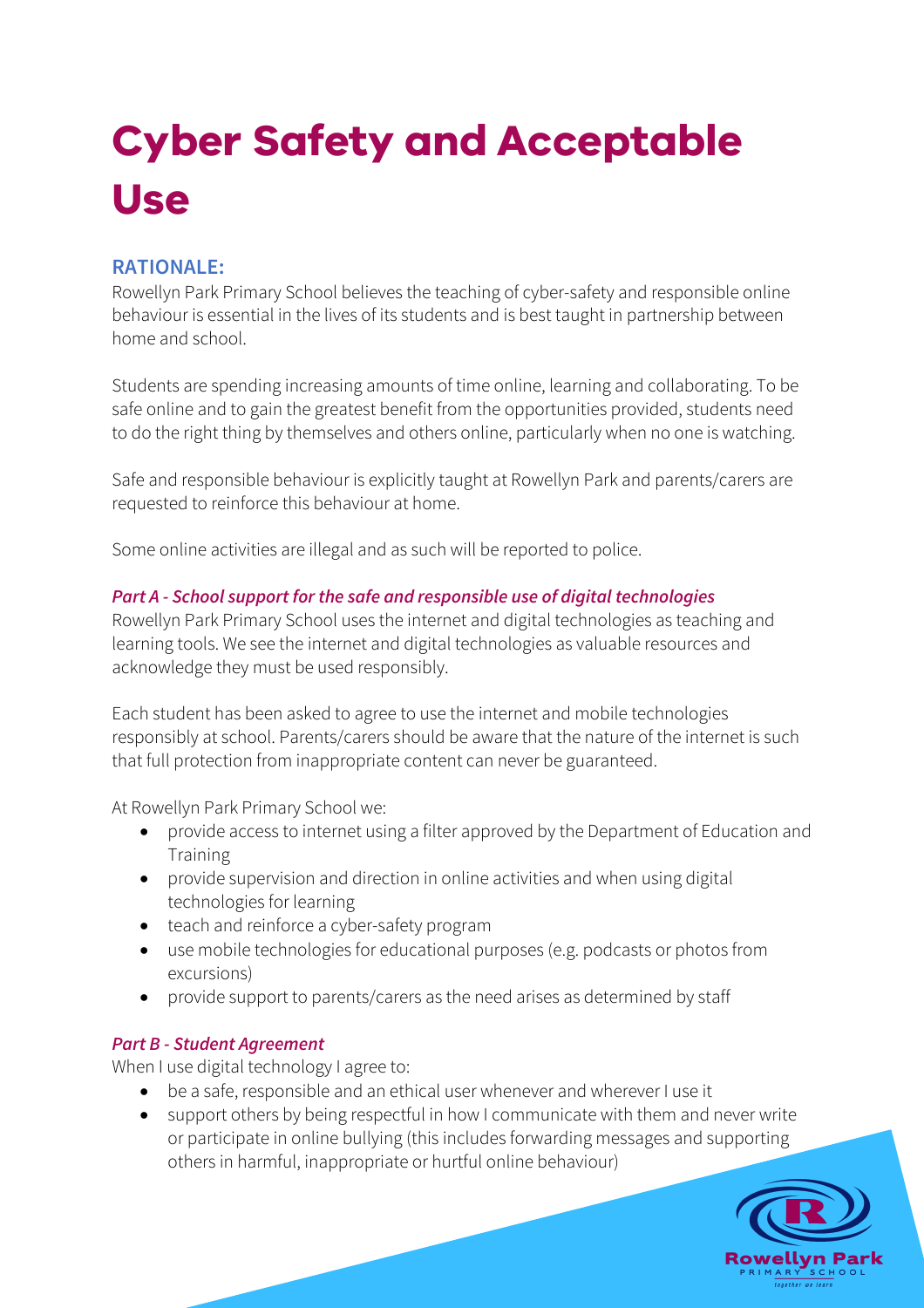- talk to a teacher if I feel uncomfortable or unsafe online or see others participating in unsafe, inappropriate or hurtful online behaviour
- be aware of the terms and conditions of websites and online communities
- be aware that content I upload or post is my digital footprint
- protect my privacy rights and those of other students by not giving out personal details including full names, telephone numbers, addresses and images
- use the internet for educational purposes
- use the equipment properly
- use social networking sites for educational purposes and only as directed by teachers
- abide by copyright law when using content on websites (ask permission to use images, text, audio and video and cite references where necessary)
- think critically about other users' intellectual property and how I use content posted on the internet.
- not interfere with network security, the data of another user or attempt to log into the network with a user name or password of another student
- not reveal my password to anyone except the system administrator or the teacher
- not bring or download unauthorised programs, including games, to the school or run them on school computers

When I use my personal digital devices I agree to:

- keep the device switched off during class times
- seek permission to use the device
- protect the privacy of others and never post or forward private information about another person
- only take photos and record sound or video when it is part of an approved lesson
- seek permission from individuals involved before taking and sending/publishing photos, recording sound or videoing them (including teachers)
- be respectful in the photos I take or video I capture and never use these as a tool for bullying.

This Acceptable Use Agreement also applies during school excursions, camps and extracurricular activities. I acknowledge and agree to follow these rules. I understand that my access to the internet and mobile technology at school will be renegotiated if I do not act responsibly.

### **RELATED POLICIES AND FURTHER INFORMATION**

Foundation Acceptable Use Year 1 and 2 Acceptable Use Year 3 to 6 Acceptable Use Year 4, 5 and 6 Netbook Policy Student Mobile Phones Policy